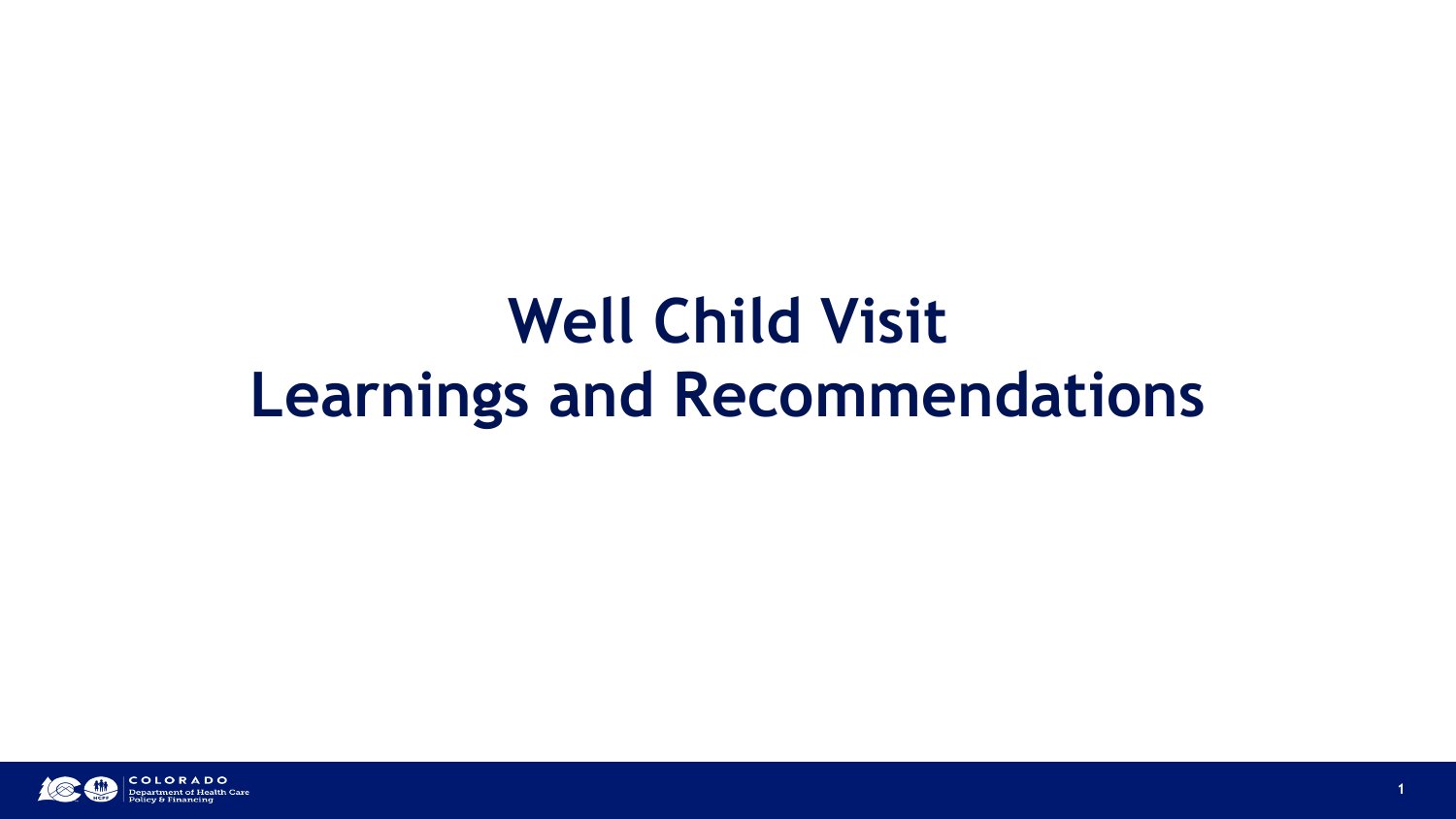#### **Well Child Discussion: Presentations**

- Child and adolescent Well-child KPI: RAE perspective and approach (Lisa Latts, M.D. and Katie Price, M.D., RMHP)
- 2021 CAHPS Pediatric Survey (Russ Kennedy, HCPF)
- Well-Child visits in School-Based Clinics (Rebecca Gostlin, Director of Clinical Initiatives, Colorado Association for School-Based Health Care (CASBHC) RMHP/RAE 1

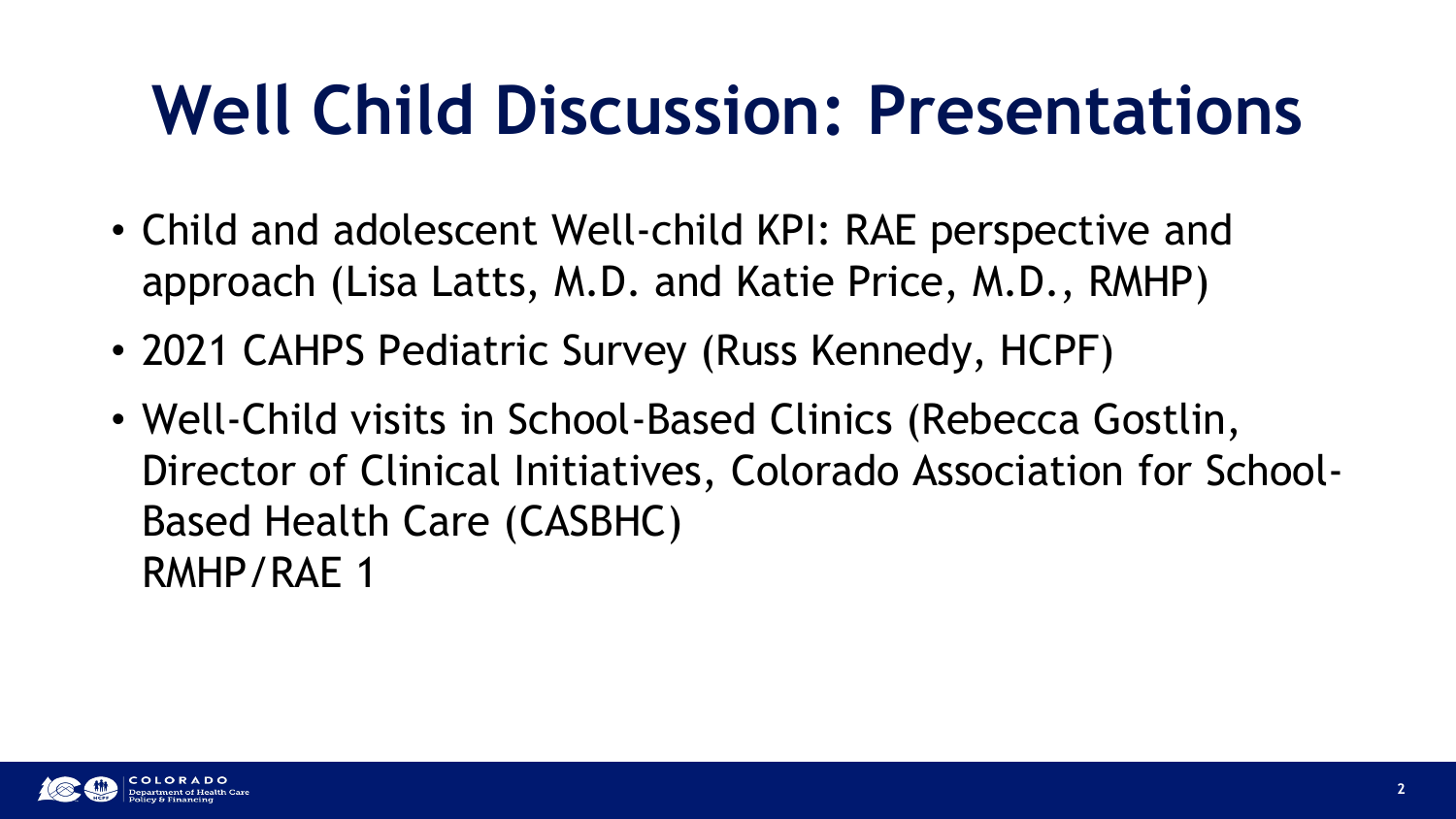#### **Well Child Discussion: Presentations (Cont.)**

- Well Child Visits- Provider Perspective (Dr. Amanda Jichlinski and Maria Zubia, Kids First Health Care)
- Child and adolescent Well Child Key Performance Indicator (KPI) Data review
- Member survey regarding well child visits

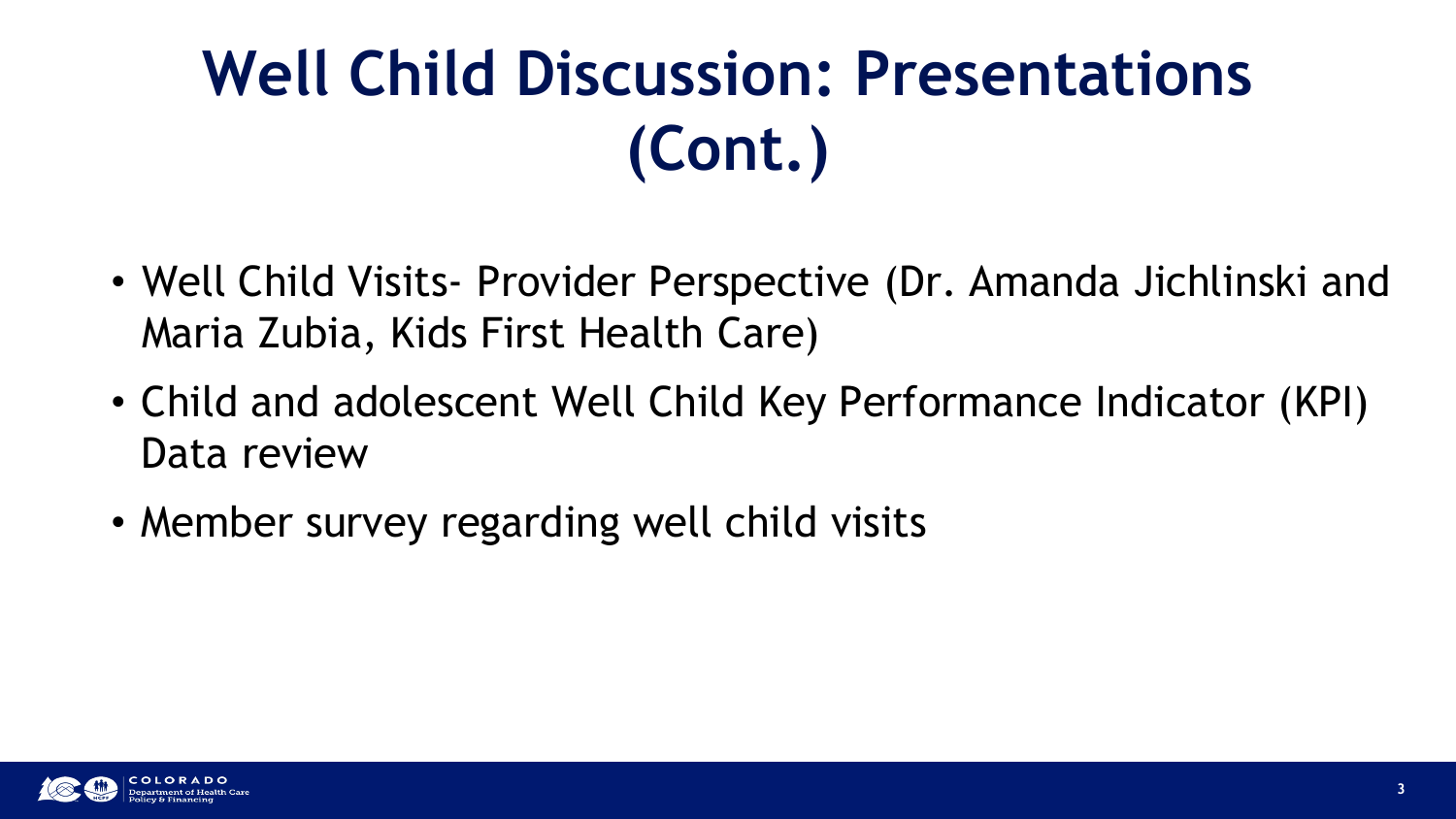#### **Well Child Discussion: Next Steps**

- How does the committee feel about what we have learned so far about well child checks?
- Is there anything else you want to explore as part of the conversation about well child checks?

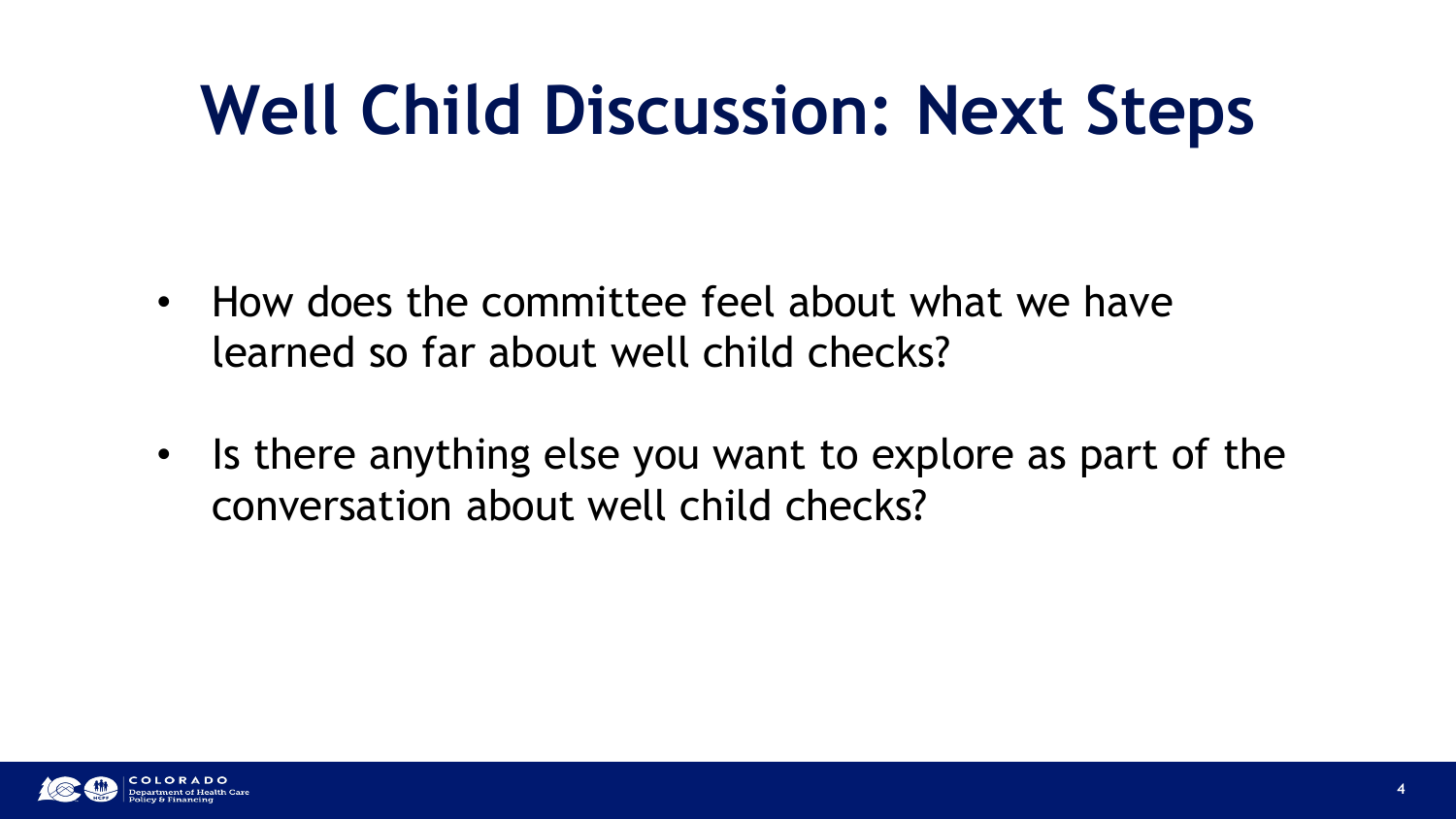Are there any potential recommendations that have come from our discussions?

Recommendations to **encourage primary care providers to do more well child visits.** 

Recommendations to **encourage parents to bring children in for well child visits.**

Recommendation to **decrease barriers for parents to bring in their child for well child visit**.

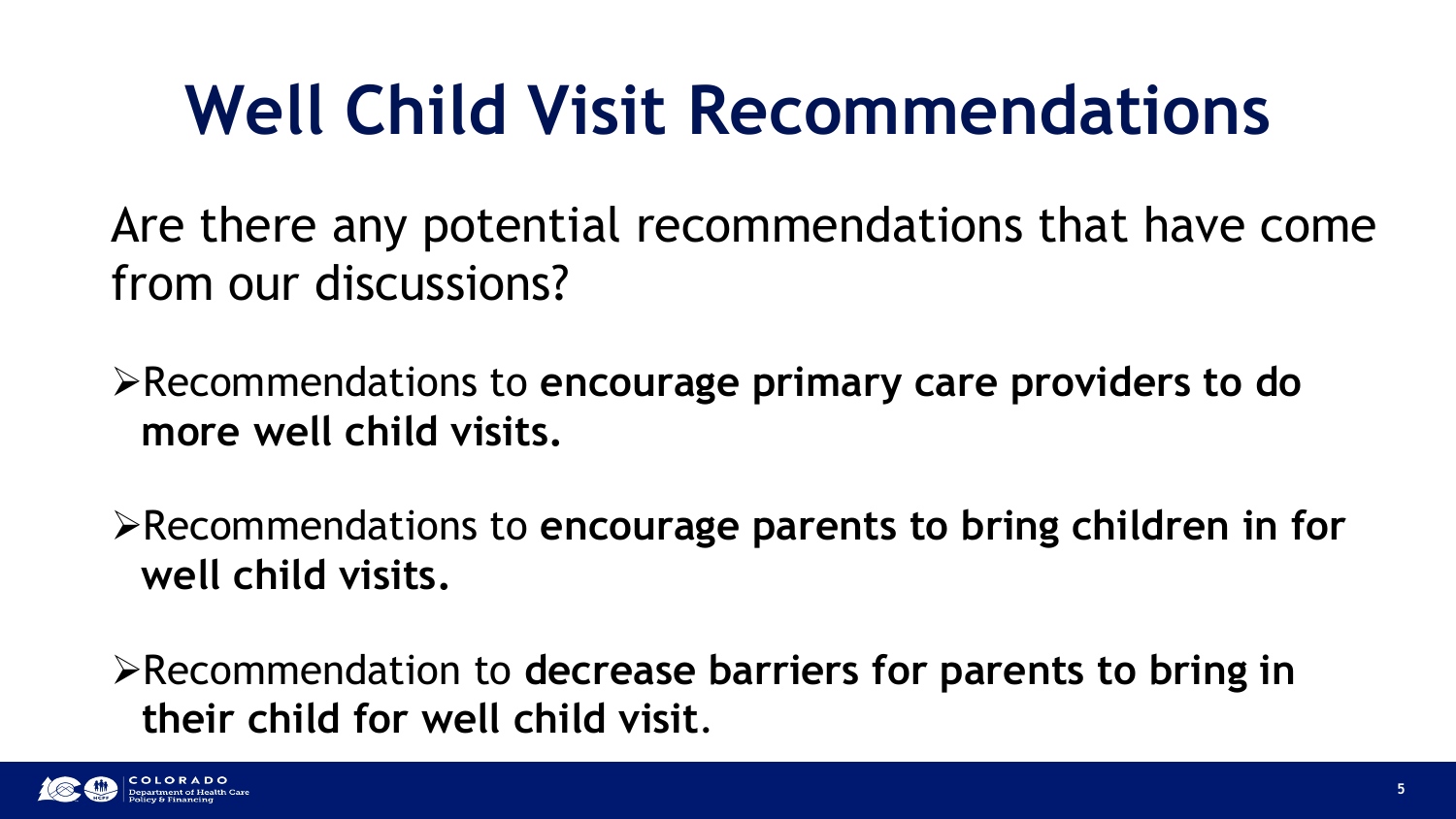Recommendation to **encourage Primary care providers to do more well child visits** 

- Increase reimbursement for well child visits
- Education on billing codes
- Education about timing for well child visits

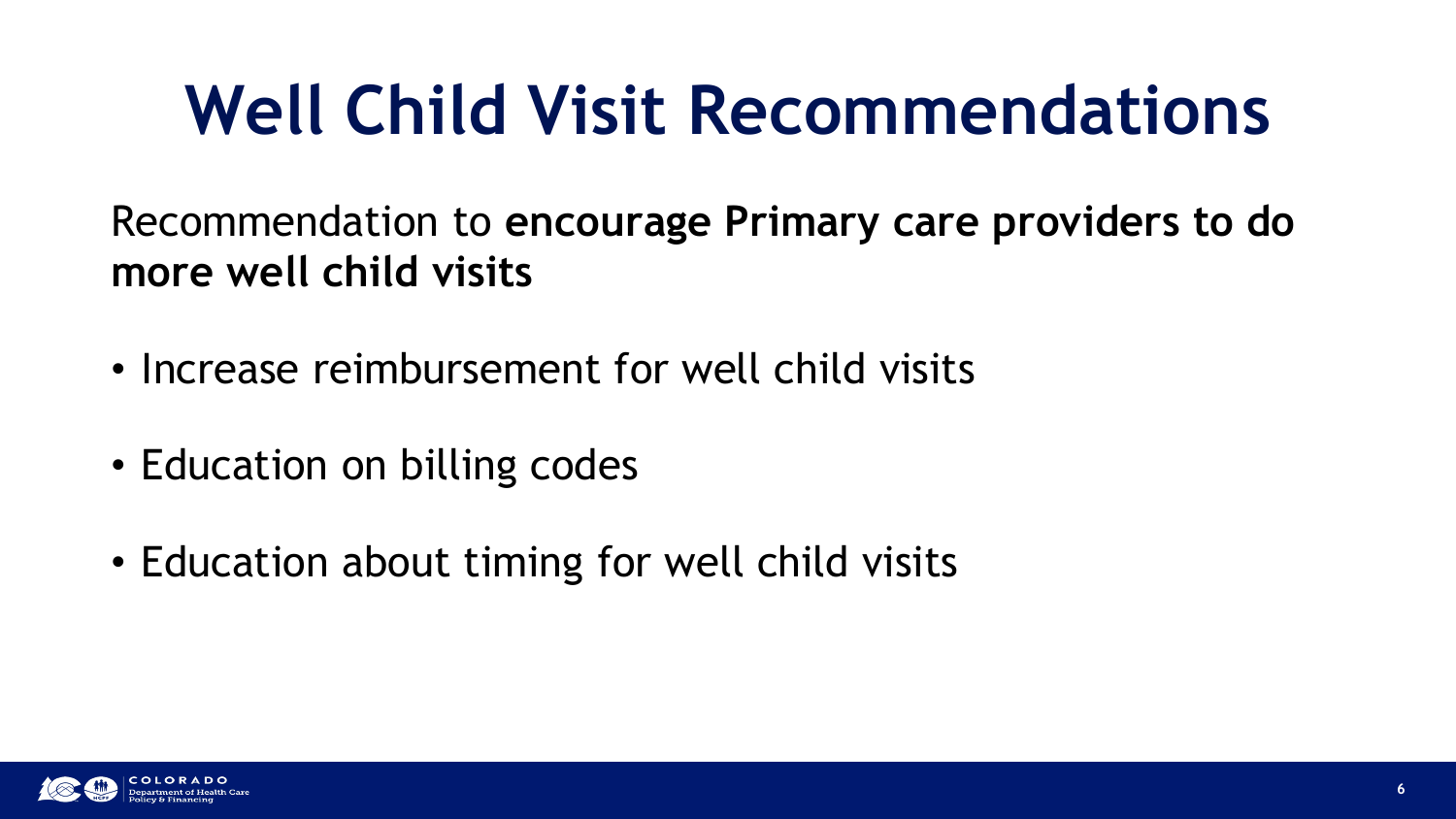Recommendations to **encourage parents to bring children in for well child visits.**

- State requirement for school entry, sports participation
- Family incentives
- Reminders about visits

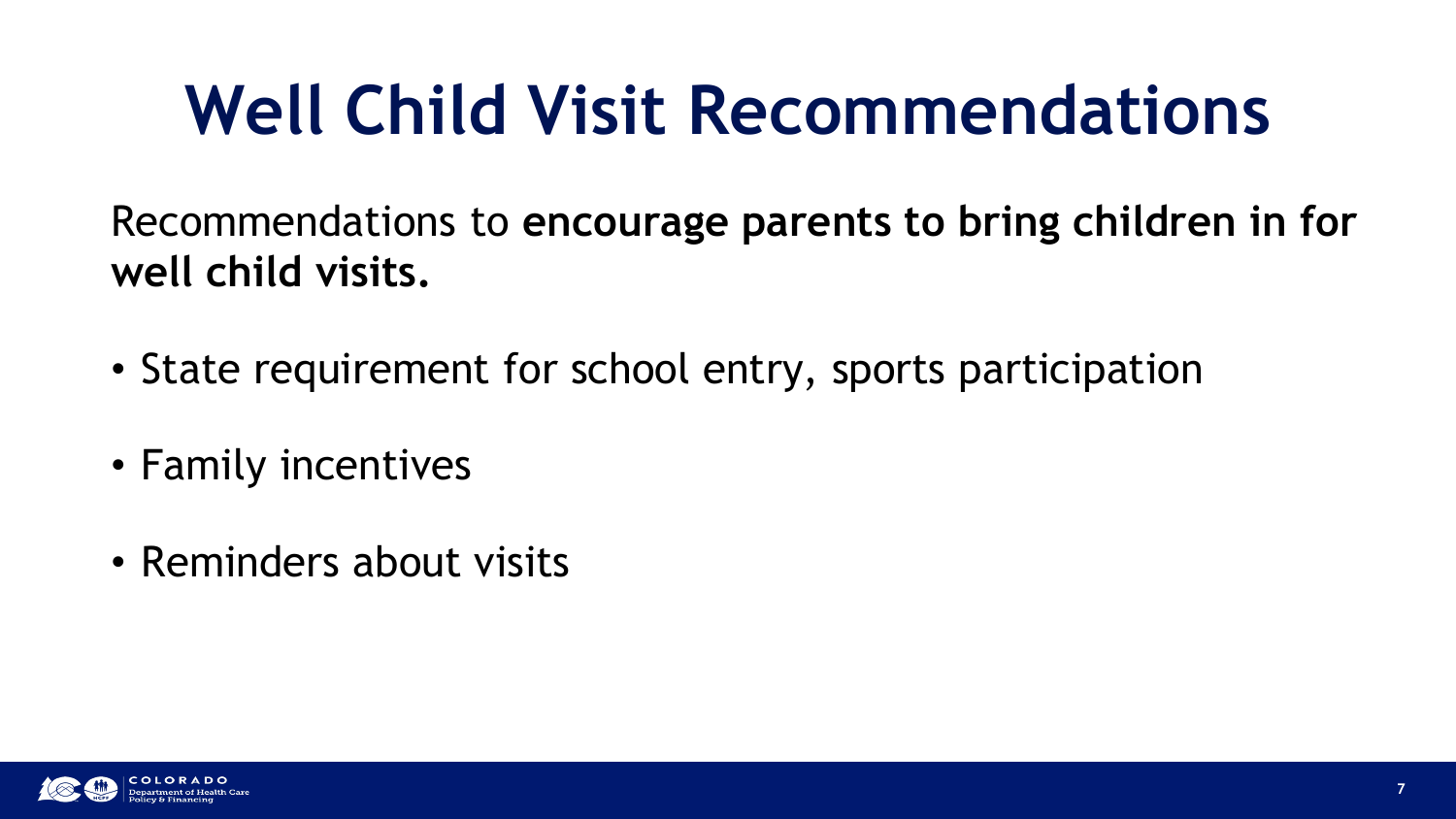Recommendations to **decrease barriers for parents to bring in their child for well child visit**.

- Transportation
- Increased clinic hours
- Partnership with schools and school-based clinics

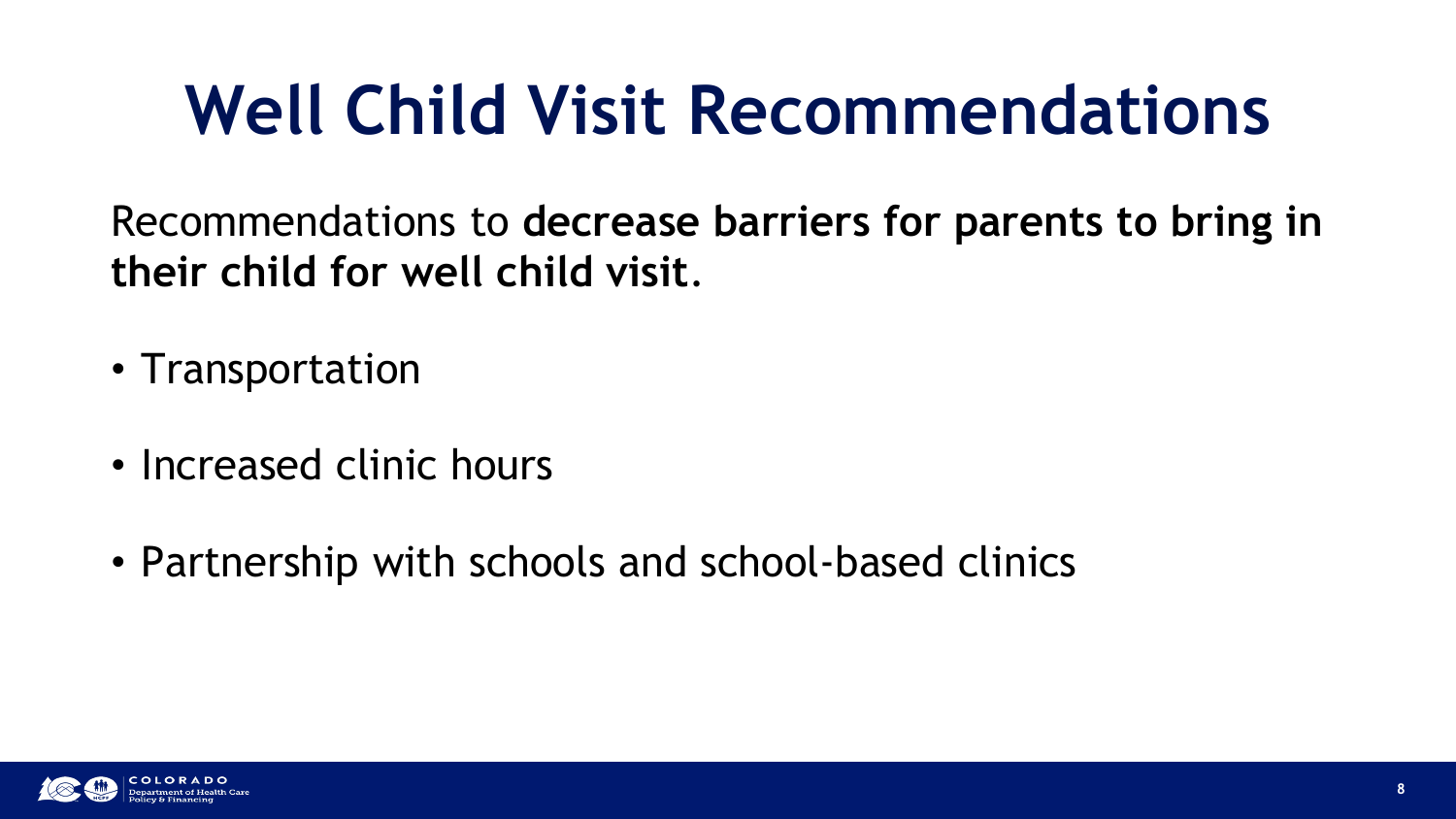#### **Public Comment**